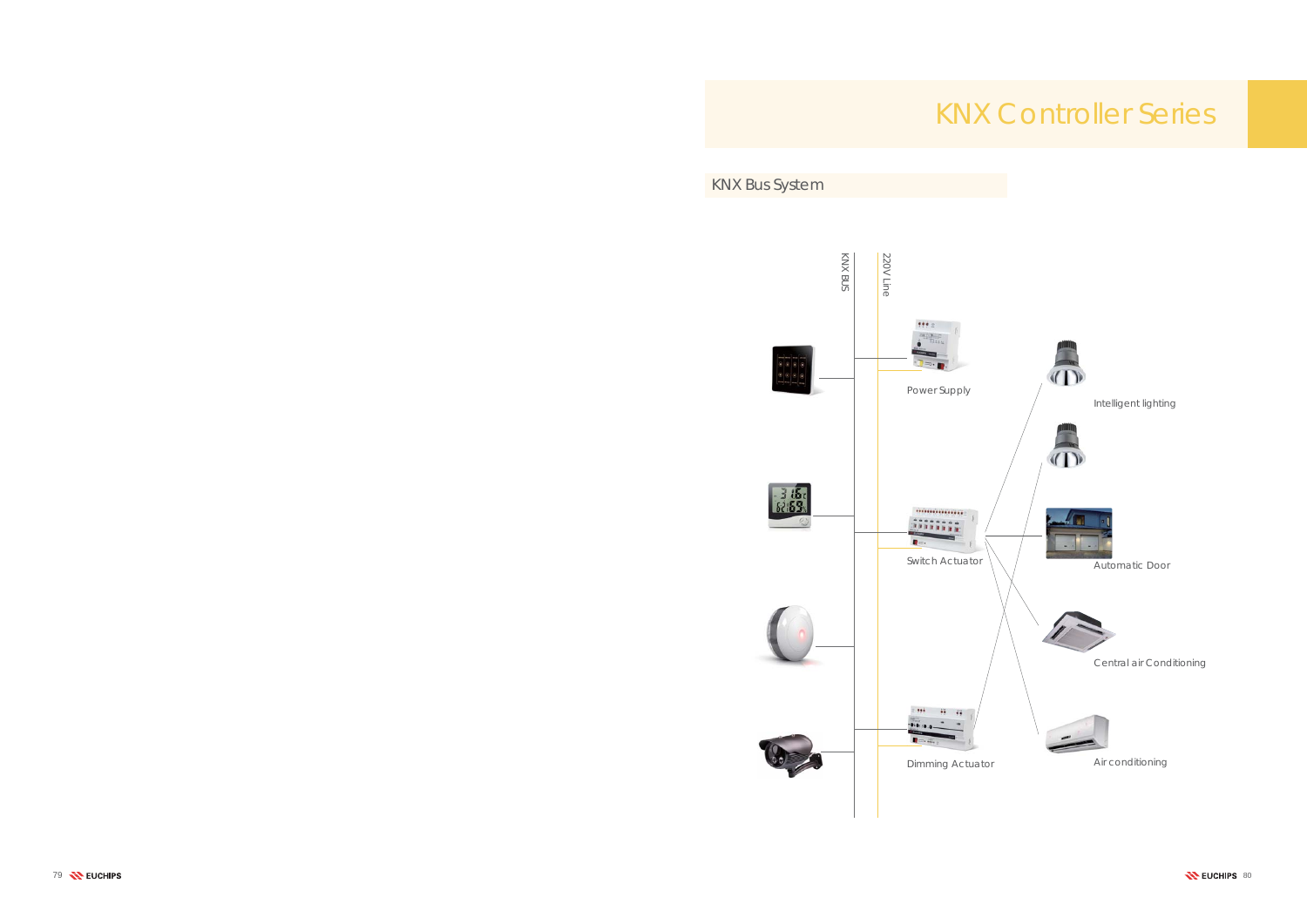### Presentation

# KNX Switch Actuator r and the second state of the second state of the second state  $\verb|KNX-EURO816|$

# KNX Switch Actuator

## Parameter

# KNX Controller Series

# KNX Controller Series

# KNX Power Supply

# KNX Dimming Actuator

# KNX Universal Interface

# KNX Switch Actuator

| <b>KNX-Bus Voltage</b> | 21-31VDC             | Capacitive Load           | 16A/250V AC 140uf                    |
|------------------------|----------------------|---------------------------|--------------------------------------|
| Supply current         | < 12mA               | Minimum cut-off           | $0.1A/12.24V$ AC                     |
| Consumption            | $< 250$ mW           | DC cut-off resistanceload | 22A/220V AC                          |
| Current range          | 0.5A22A              | Operation                 | $-5$ C $+45$ C $(3K5$ series)        |
| Control way            | 8-fold               | Safety voltage SELV       | <b>24V DC</b>                        |
| <b>Rated Voltage</b>   | 110~440V AC(50/60Hz) | <b>Size</b>               | 90mm X 144mm X 63mm                  |
| <b>Rated Current</b>   | 16 Amax              | Weight                    | 600g                                 |
| Leakage Loss Per Load  | 1.5W                 | Installation On           | 35mm mounting rail (EN60715 EN50022) |

——Time control function: ON/OFF with adjustable latency time

- ——Warning function and time adjustable function for stairway illumination ——Scene and pre-set control: 8 or 1
- ——Logic operation: and/or/xor/gate function

................

 $\exists$ 

- ——State value checking and response
- ——manually force operation and safetly function
- ——current valve function setting
- ——relay switch location selection after disconnect and recovery of bus voltage
- ------real-time monitor of load current and overload proection alarm and cut off function

## The following functions can be set by single way:

switch actuator, optional three kinds of specifications--4, 8, 12 ways, using KNX bus terminals to connect the network system, no additional power supply required, therefore can control the communication load.The distribution of the physical address and parameter setting can be done by using the engineering design tool software ETS (version ETS4 ) with the knxprod files, knxprod file to be installed in case of using ETS 4

| Functionl   |               |            | Dutput                           |                        |                   |                         |
|-------------|---------------|------------|----------------------------------|------------------------|-------------------|-------------------------|
| Item No.    | Input Voltage | IO Channel | Current                          | <b>Function</b>        | $Size(mm)L^*W^*H$ | <b>LIGHT</b><br>Picture |
| KNX-EUIO-06 | 21-31VDC      |            | IDC 20V/0.5mA<br>DC 3.3V/Max 2mA | Universal<br>Interface | 48 x 41.5 x 19    |                         |

| Function<br>Input Voltage |           |         | Output             | $Size(mm)L^*W^*H$ | 111.2.  |
|---------------------------|-----------|---------|--------------------|-------------------|---------|
| Item No.                  |           | Channel | Current            |                   | Picture |
| KNX -130                  | 85-265VAC |         | 320 <sub>m</sub> A | 72 x 90 x 57      |         |

This switch actuator is implement for switching 4 to 12 ways independent electrical AC load or three-phase load. The maximum load current for output of each control point is 20 A, each circuit could be switch on or switch off manually.The switch status are

software. externally visible.

| <b>Function</b><br>Item No. | Input Voltage | Channel | Function | Size(mm)L*W*H | or and lane lane<br>Picture |  |
|-----------------------------|---------------|---------|----------|---------------|-----------------------------|--|
| KNX-P02                     | 21-31VDC      | Max 8   | Switch   | 80 x 80 x 10  |                             |  |



| <b>Function</b> |               |         | Output  |        | Size(mm)L*W*H            | Picture                          |
|-----------------|---------------|---------|---------|--------|--------------------------|----------------------------------|
| Item No.        | Input Voltage | Channel | Current | Signal |                          |                                  |
| KNX-EUR0120     | 100-440VAC    |         | 20A     | Switch | $36 \times 90 \times 57$ | <br><b>The Second</b>            |
| KNX-EUR0116     | 100-440VAC    |         | 16A     | Switch | $36 \times 90 \times 57$ | ÷                                |
| KNX-FUR0420     | 100-440VAC    | 4       | 20A     | Switch | 72 x 90 x 57             | <br>3333                         |
| KNX-FUR0416     | 100-440VAC    | 4       | 16A     | Switch | 72 x 90 x 57             | $\mathbf{p}$                     |
| KNX-FUR0620     | 100-440VAC    | 6       | 20A     | Switch | 108 x 90 x 57            | *************                    |
| KNX-EUR0616     | 100-440VAC    | 6       | 16A     | Switch | 108 x 90 x 57            |                                  |
| KNX-EUR0820     | 100-440VAC    | 8       | 20A     | Switch | 144 x 90 x 57            | *****************                |
| KNX-FUR0816     | 100-440VAC    | 8       | 16A     | Switch | 144 x 90 x 57            |                                  |
| KNX-FUR1220     | 100-440VAC    | 12      | 20A     | Switch | 215 x 90 x 57            | <b>NESERC. ESERGERA, ANGEREE</b> |
| KNX-EUR1216     | 100-440VAC    | 12      | 16A     | Switch | 215 x 90 x 57            |                                  |

| Function    | Supply Voltage |                | Output  |            | Size(mm)L*W*H | Picture              |  |
|-------------|----------------|----------------|---------|------------|---------------|----------------------|--|
| Item No.    |                | Channel        | Current | Signal     |               |                      |  |
| KNX-FUM0106 | 85-265VAC      |                | 6A      | <b>FLV</b> | 72 x 90 x 57  | $114 - 164$          |  |
| KNX-FUM0103 | 85-265VAC      |                | 3A      | <b>FLV</b> | 72 x 90 x 57  | $\frac{1}{\sqrt{2}}$ |  |
| KNX-FUM0206 | 85-265VAC      | $\overline{2}$ | 6A      | <b>FLV</b> | 144 x 90 x 57 | $\cdots$             |  |
| KNX-FUM0203 | 85-265VAC      | $\mathcal{P}$  | 3A      | <b>FLV</b> | 144 x 90 x 57 |                      |  |
| KNX-FUM0306 | 85-265VAC      | 3              | 6A      | <b>FLV</b> | 215x 90 x 57  |                      |  |
| KNX-FUM0303 | 85-265VAC      | 3              | 3A      | <b>FLV</b> | 215x 90 x 57  |                      |  |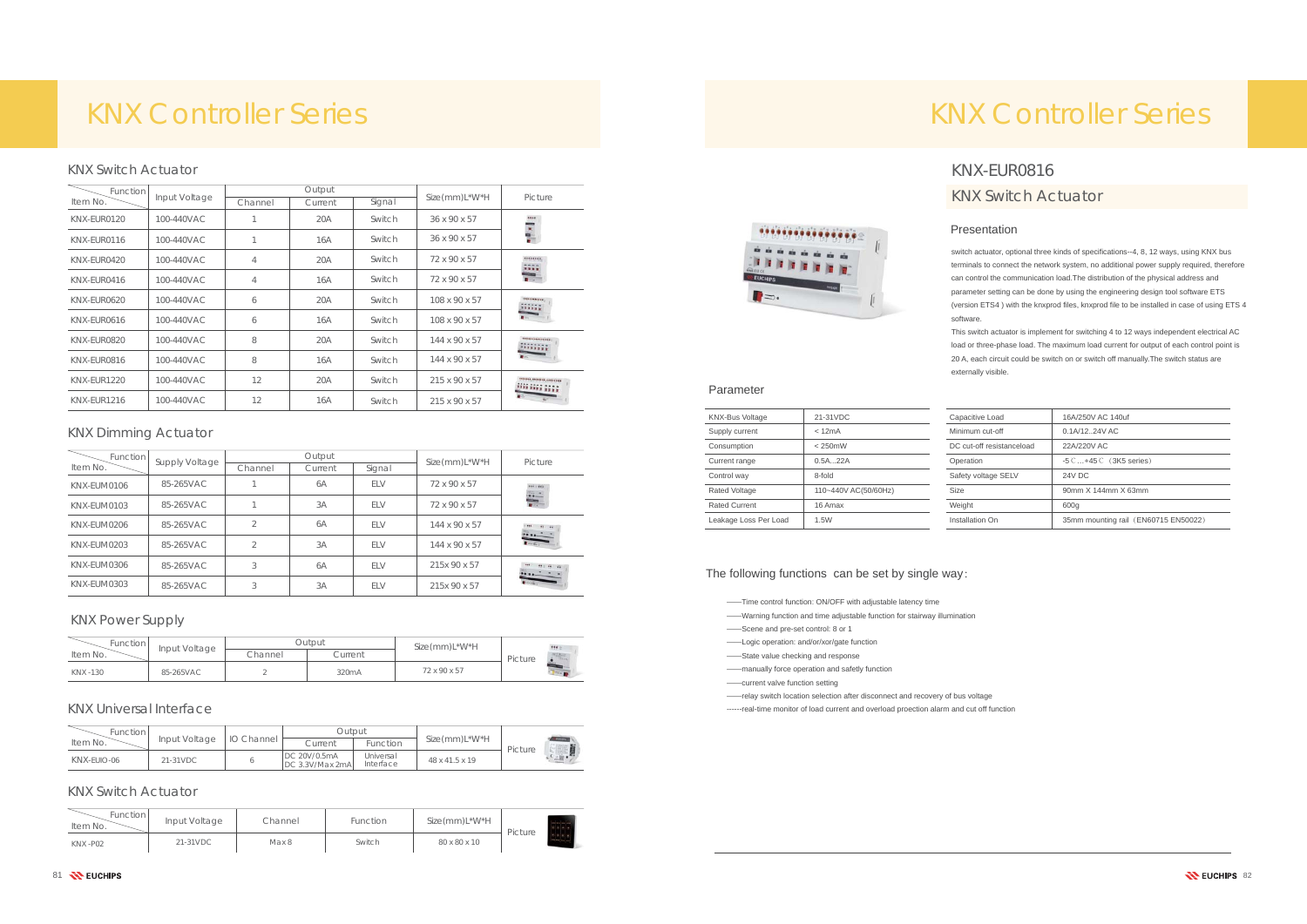## Presentation

# KNX-EUM0203

### Parameter

Parameter

 $\Rightarrow$ .

KNX-Bus feed

# KNX Power Supply

### Presentation **Presentation** Presentation

# KNX Controller Series KNX Controller Series KNX Controller Series



# KNX -130

EIB/KNX power supply produces and monitors EIB / KNX system voltage. The bus line is decoupled from the power supply with the integrated choke. The power supply is connected to the bus line with a bus connection terminal. A reset is triggered by pressing the reset push button and lasts 22 seconds (regardless of the duration of the push button action).The bus line disconnected from the power supply and the devices connected to this bus line are returned to their initial state. If the line should be disconnected for a longer period, the bus connection terminal must be removed from power supply. A 30V DC auxiliary voltage is made available via an additional connection terminal. This voltage can be used to supply a further bus line (in connection with a separate choke).

> Current range Control channel Rated operational voltage Rated operational current

| Operating voltage       | 195V ~255 Vac, 47~63Hz       | SELV Auxiliary voltage output | 1 (wit           |
|-------------------------|------------------------------|-------------------------------|------------------|
| Power loss              | $<3$ W                       | Auxiliary voltage             | 30V              |
| Efficiency              | 75%                          | EIB/KNX nominal current       | 640 r            |
| EIB/KNX output (PSU)    | 1 line with integrated choke | Dimension(HxWxD)              | $90\times1$      |
| EIB/KNX nominal voltage | 30 V DC +1/-2 V              | Weight                        | 400 <sub>g</sub> |
|                         |                              |                               |                  |

| V ~255 Vac,47~63Hz       | SELV Auxiliary voltage output | 1 (without choke)          |  |
|--------------------------|-------------------------------|----------------------------|--|
| W                        | Auxiliary voltage             | 30 V DC +1/-1 V, SELV      |  |
| ℅                        | EIB/KNX nominal current       | 640 mA, short-circuitproof |  |
| ne with integrated choke | Dimension(HxWxD)              | 90×144×63mm                |  |
| V DC +1/-2 V             | Weight                        | 400 <sub>g</sub>           |  |
|                          |                               |                            |  |

# KNX Dimming Actuator

Consumption Supply current

| 21-31 VDC                                | Power loss of every input | 2W                                  |  |
|------------------------------------------|---------------------------|-------------------------------------|--|
| < 12mA                                   | Resistive load            | 6A\230VAC                           |  |
| $< 500$ mW                               | Capacitive load           | 5A/250V AC 140uf                    |  |
| 0.5A12A                                  | Breaking current drain    | 50mA/MAX                            |  |
| 3channel<br>Cold boot peak point current |                           | 20A/220V AC \ 200ms                 |  |
| 85~265V AC(50/60Hz)                      | <b>Bulk</b>               | 8TE                                 |  |
| 12 Amax (110 vAC)                        | Weight                    | 600g                                |  |
|                                          | Installation              | 35mm U-Shape rail (EN60715 EN50022) |  |
|                                          |                           |                                     |  |

Dimming actuator, the modular equipment are designed according to Prom design requirements, is convenient to install on 35mm U-shaped rails of the distribution box. Optional for 1way, 2 ways and 3 ways, using KNX bus terminals to connect the network system, no additional power supply required therefore can control the AC load. This dimming actuator adopts advanced cold MOS power tube and controls load power by lagging corner cut, it has the characteristics of little battery pollution, high efficiency and low load temperature, which is suit for independent electrical AC resistive and capacitive load. Self-adaptive to 50/60 Hz grid frequency, the maximum load currency of every control circuit is 3A/6A. Every output of dimming actuator can be switched and adjusted manually, and all the channels are with the function of short-circuit protection, over-load detection, temperature detection and overheating alarm. Connect the actuator to load by screw terminals,and every output can be controlled independently.The channels and load in a module can achieve dilatation, and can be configurable with soft start function.

——Dimming function: dimming, relative dimming, absolute dimming

——Time function: switch-on delay, switch-off delay, on-off

——Dimming speed: set the dimming time from 0% to 100%

- ——Start behavior: set illumination value, switch on and switch off speed
- ——Current detection: check whether current exceed limitation
- ——Temperature detection: check whether temperature exceed limitation
- ——Area limitation: set dimming area

——Scene function: up to 8 scene set

## The following functions can be set by single way: